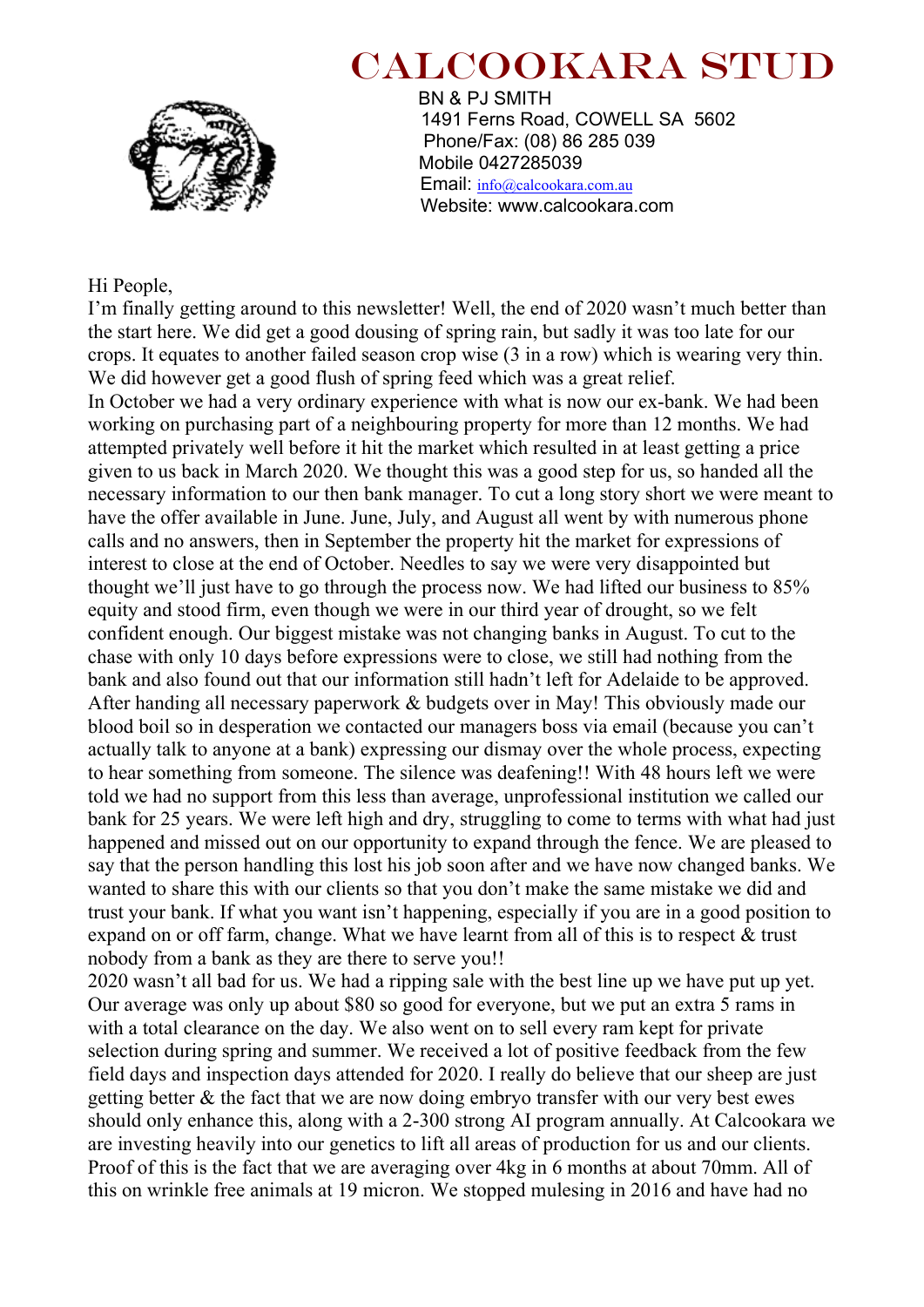## CALCOOKARA STUD

 BN & PJ SMITH 1491 Ferns Road, COWELL SA 5602 Phone/Fax: (08) 86 285 039 Mobile 0427285039 Email: info@calcookara.com.au Website: www.calcookara.com

issues since. The only chemical for fly prevention for our flock is on the lambs at marking time.

We were actually due in October for our 6 monthly shearing, but because of a lull in the market at the time, we opted to crutch them with the intention to shear in March at 12 months. However after setting the ewes up for mating in November we soon realise that they would be well over length, so decided that a January shearing at 9 months would be the best option. That is the beauty of working on a 6-month shearing, it gives you much flexibility for management of stock as well as dodging troughs in the markets. Overall, we shore 833 stud ewes and averaged 6.5kg/head of 19-micron wool. Averaging 94mm length for the 9 months. A result that we were extremely proud of. I don't think we could ask for much more when you take the seasons into account.

Speaking of seasons, we were sure that after 3 droughts in a row that 21 would start reasonably early and kick off with early feed etc. for lambing. WRONG!! Apart from a fluky rain on our coastal country our ewes have had to lamb down in bare paddocks again. We are still buying hay & to my astonishment after keeping about 120T of grain back for feed we've just bought more! However, as I finish this newsletter, we've just had a wonderful 25mm. Bring it on!!

On the home front we were thrilled to have Jamie find employment straight out of school. He landed a job with Ramsey Bros. in Cleve as a diesel mechanic starting in late January and is loving it. He shifted into our house next door & seems to be loving his own freedom. We are very proud of the young man he has become.

Cameron continues to challenge himself down at Sacred Heart in year 11 & is cruising with many A's to his tests and assignments. A great achievement for him, & finally Levi has just had a good report on his shoulder after having nerve surgery this time last year which meant he regained the use of his left arm following his motorbike accident. Hopefully in another 12 months he will regain most or all of the strength back in it.

On a more sombre note, just prior to easter sadly Dad found out that the prostate cancer had escaped the prostate. We won't know much more until later in the year & wish him all the best with his treatment & offer our full support for the future.

In March we attended the SA Merino Field Day at Burra. We were quite apprehensive about this as we only had paddock run rams ( $\&$  ram lambs at that). When you are at these days 95% of the animals are fed to the hilt. This is something we are trying to avoid. Sadly, we have found out both the hard and expensive way that many of these animals just don't perform once in the paddock There are quite a few horror stories that come from shedding rams, & we've been on the end of a couple of those. To put it bluntly there are quite a few of them over cooked which can render them infertile, sometimes for life. We have had this with 3 sires purchased in the last 6 years. We've had no issue with getting our money back (\$33,000 in total), however we don't find this out until it's too late to find another sire or sadly we end up with a heap of dry ewes.

The take home story is "Buy Paddock Run". If a stud has a special built ram shed or echo shelter be very wary. A lot of other issues come with shedding such as many shedded rams